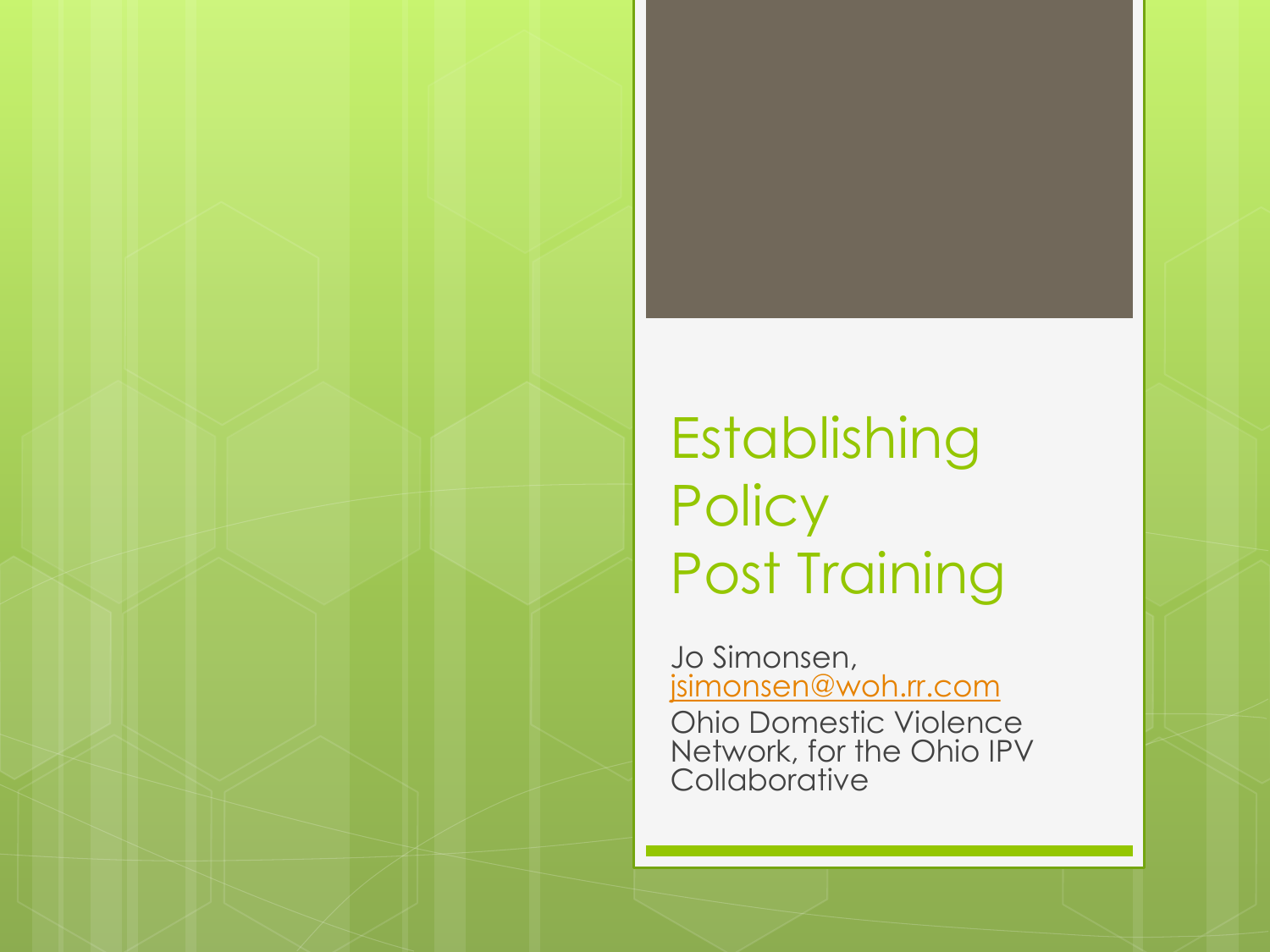# **Objectives**

- **o** Consider the ways policy development can support Safe and Together implementation
- **o** Identify ways to make policy development efficient and constructive
- **o** Provide examples of IPV specific policies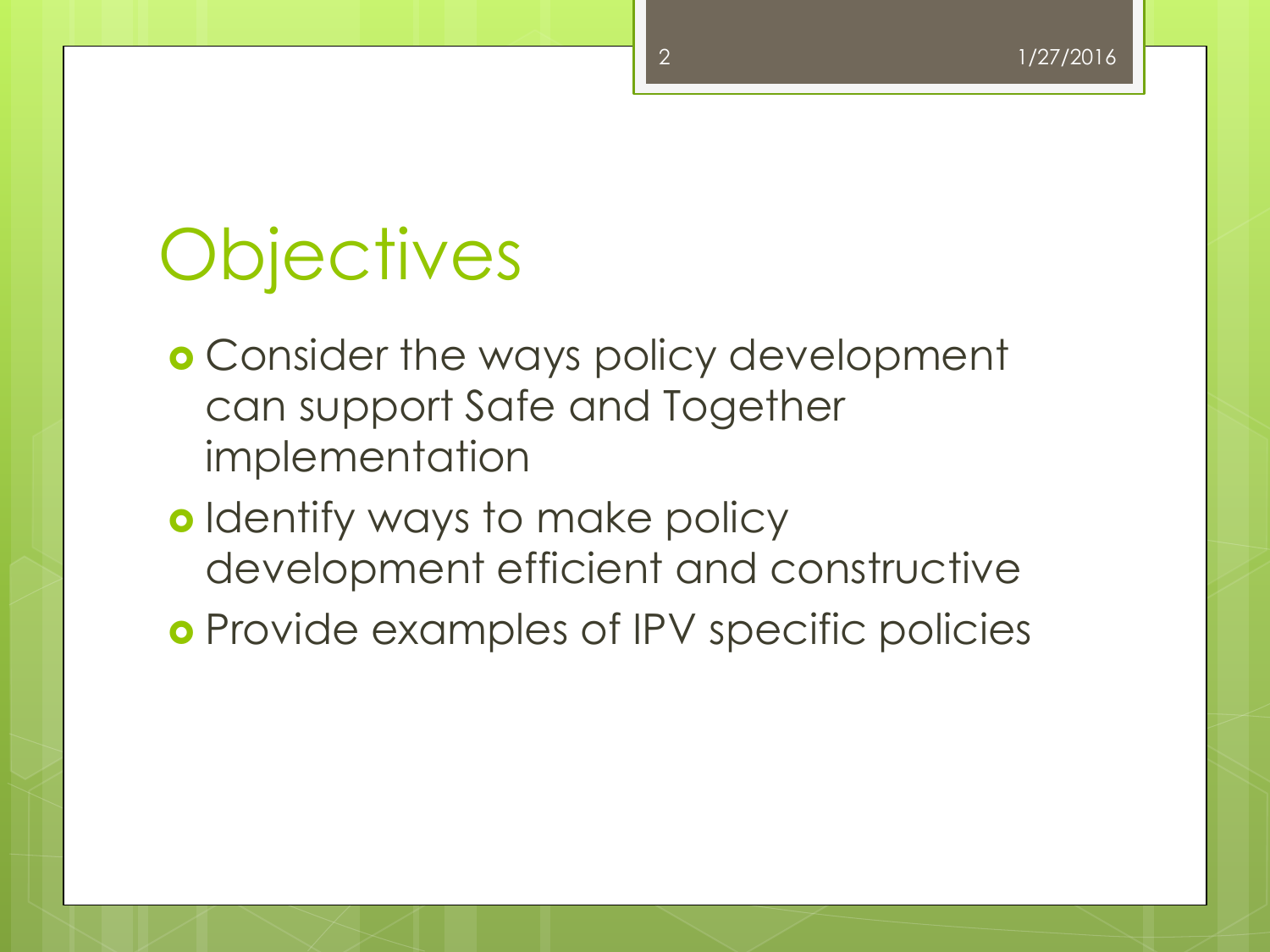# **Policy**

**Policy** translates vision to action

 A **policy** is a deliberate system of principles to guide decisions and achieve rational outcomes. A **policy** is a statement of intent, and is implemented as a procedure or protocol.

~https://en.wikipedia.org/wiki/**Policy**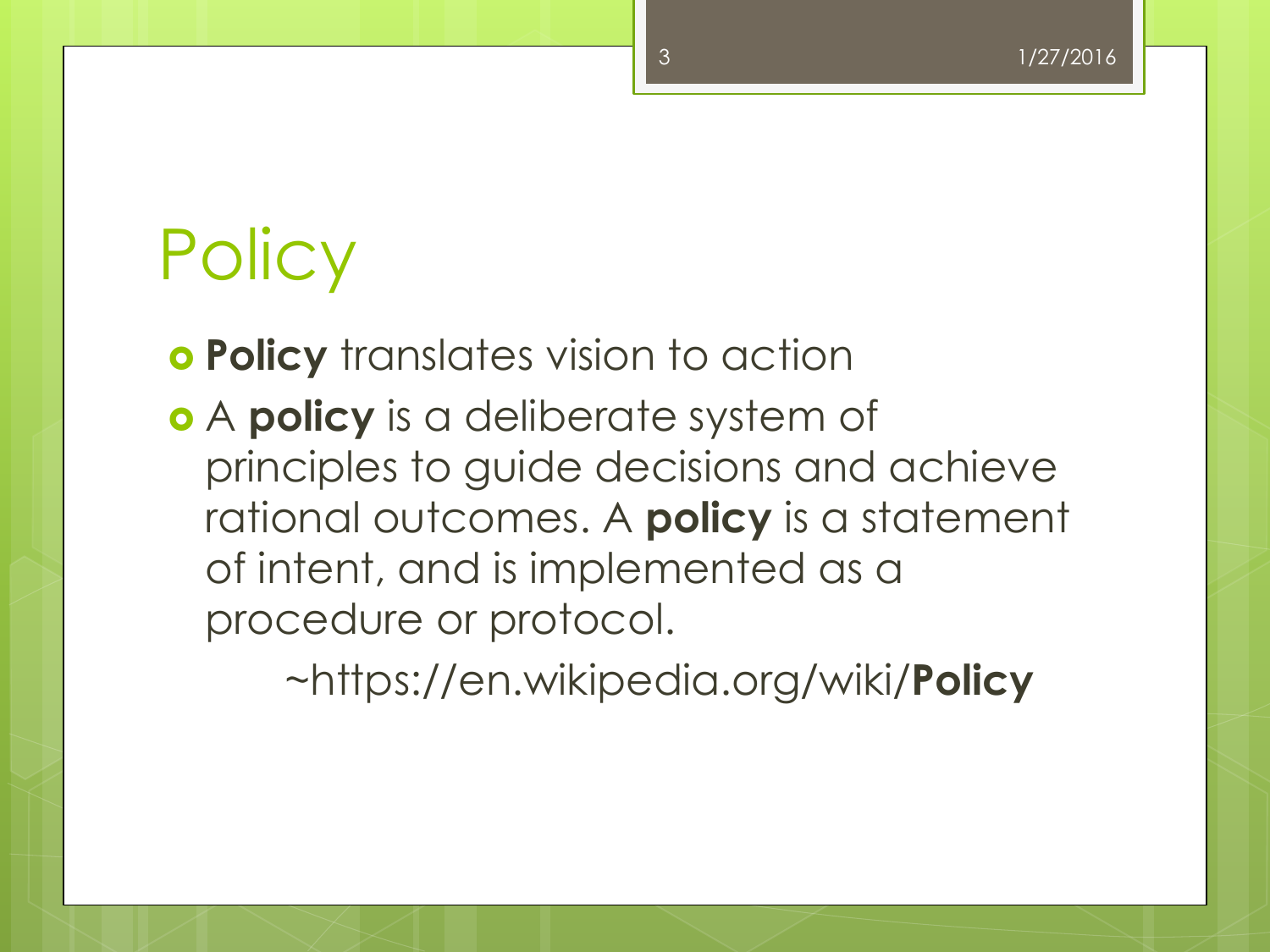# Policy examples

O.R.C./O.A.C.

- o Employee handbook
- o Red letter guides
- **o** Directives in memos
- Procedural manuals
- **o** Scripts
- **o** Guidelines
- **o** Resource directories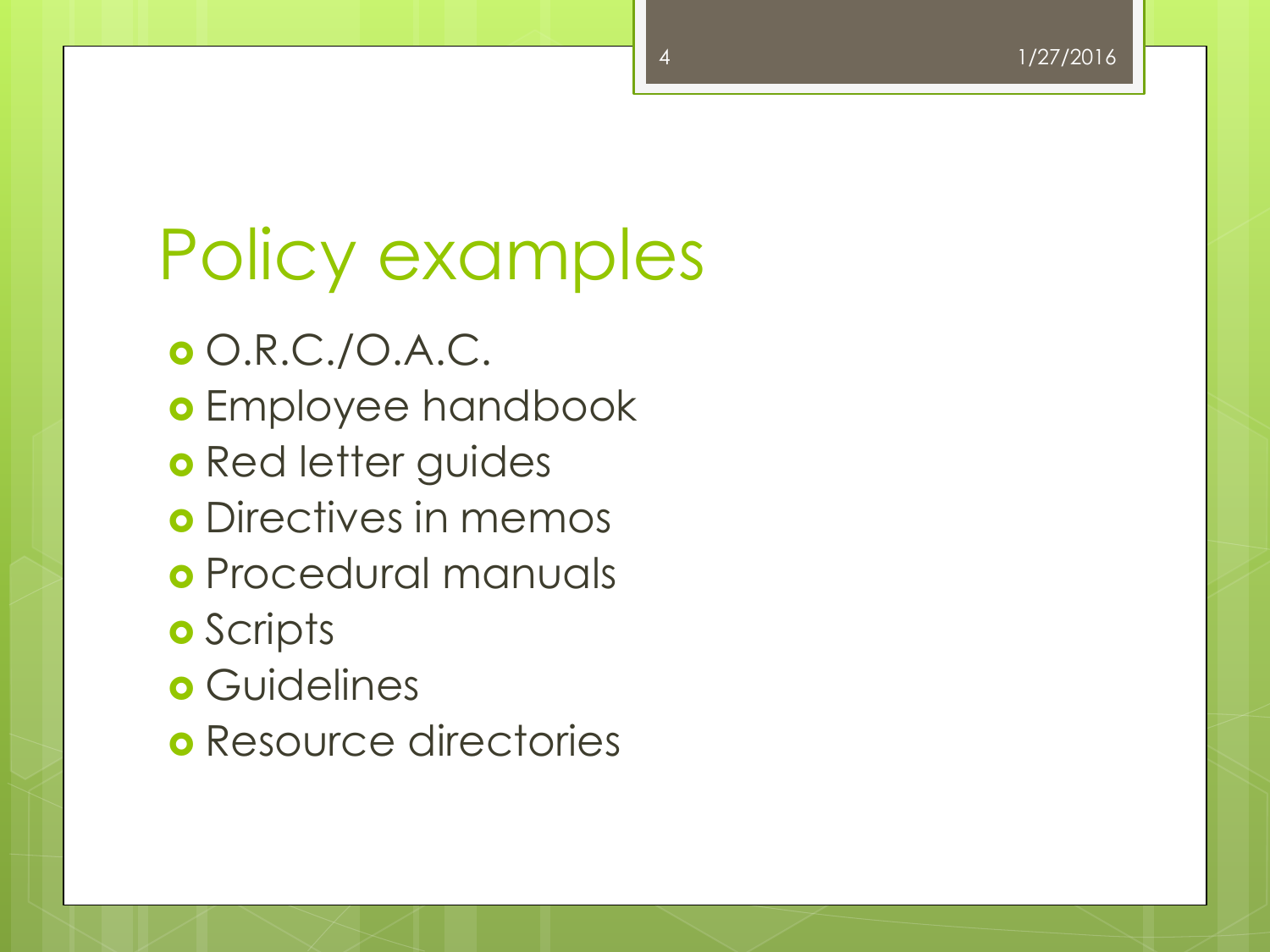### Advantages to written policies

- **o** Establishes principles for decision making
- Creates consistency across workers/depts
- Can be locally attuned
- **o** Creates opportunities for discussion
- Minimizes bias, curbs disparities
- **o** Supplements training
- Promotes fidelity to (Safe and Together™) model, supports implementation
- **o** Creates expectation of accountability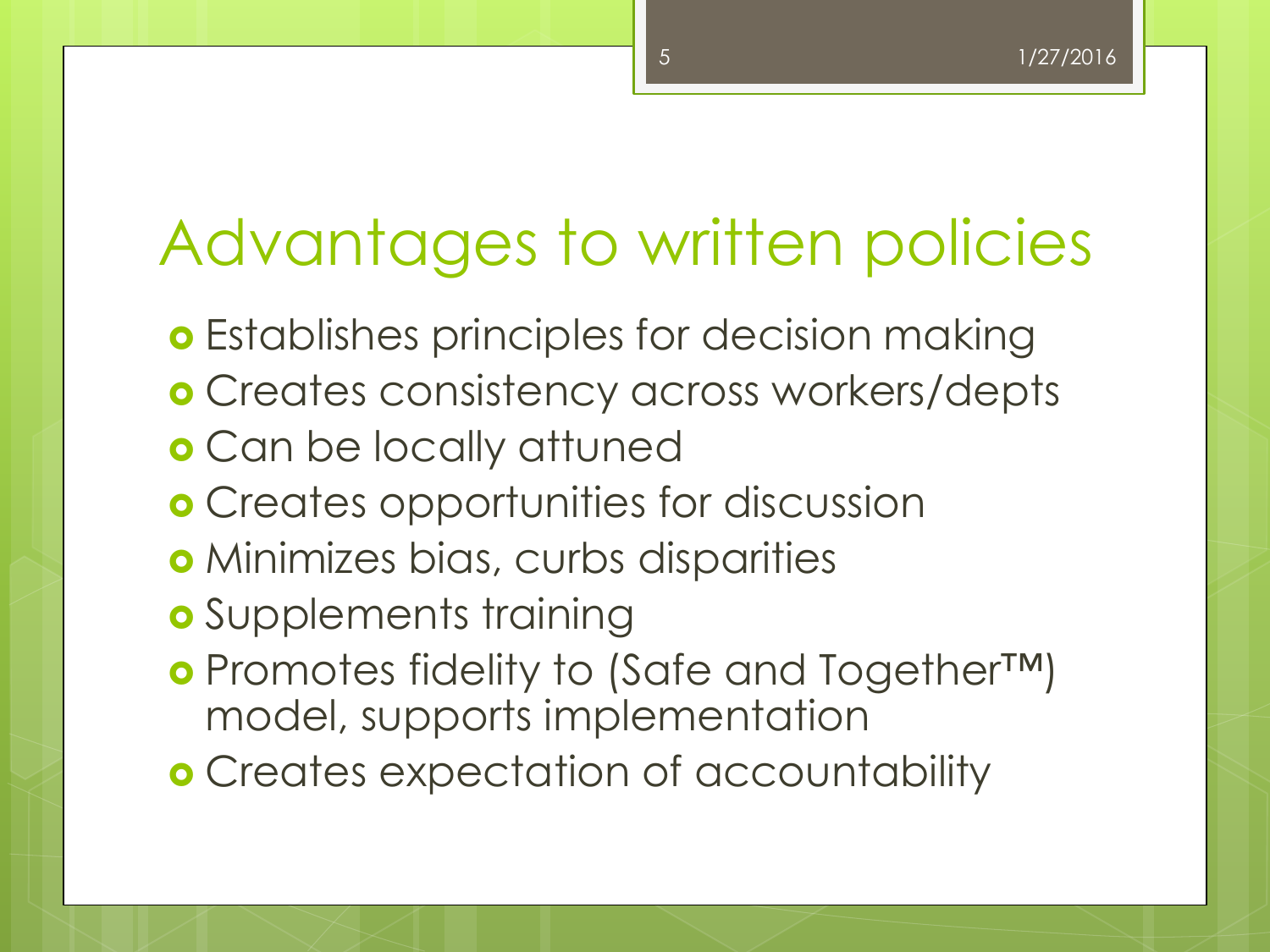### Drawbacks of establishing policy

- **o** May be interpreted rigidly, threatens discretion
- **o** Someone has to draft, train and implement policy
- May create trouble, be used to support complaints
- **o** Difficulty finding consensus
- **o** Creates an expectation of accountability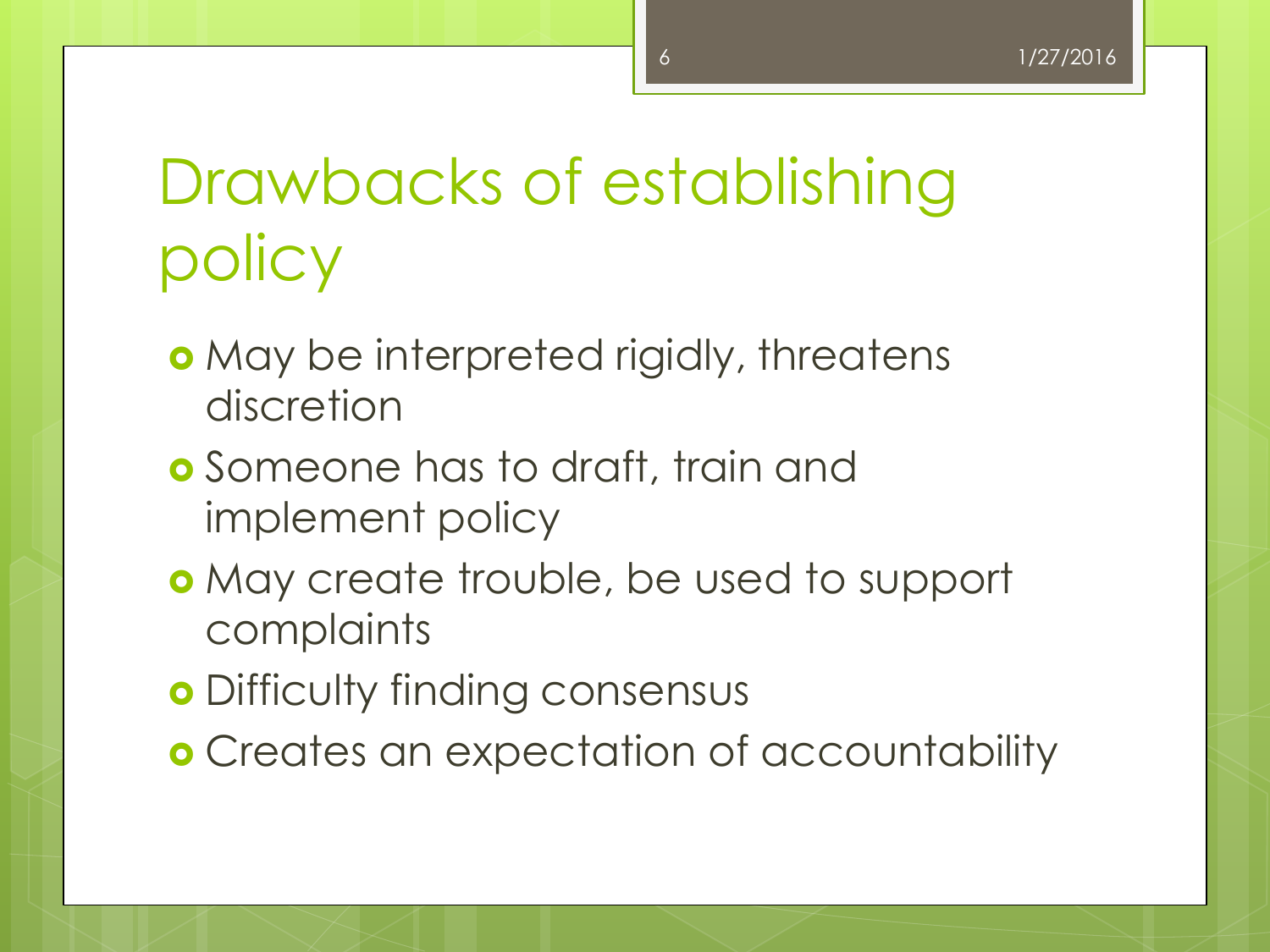

"At last we've reached a consensus!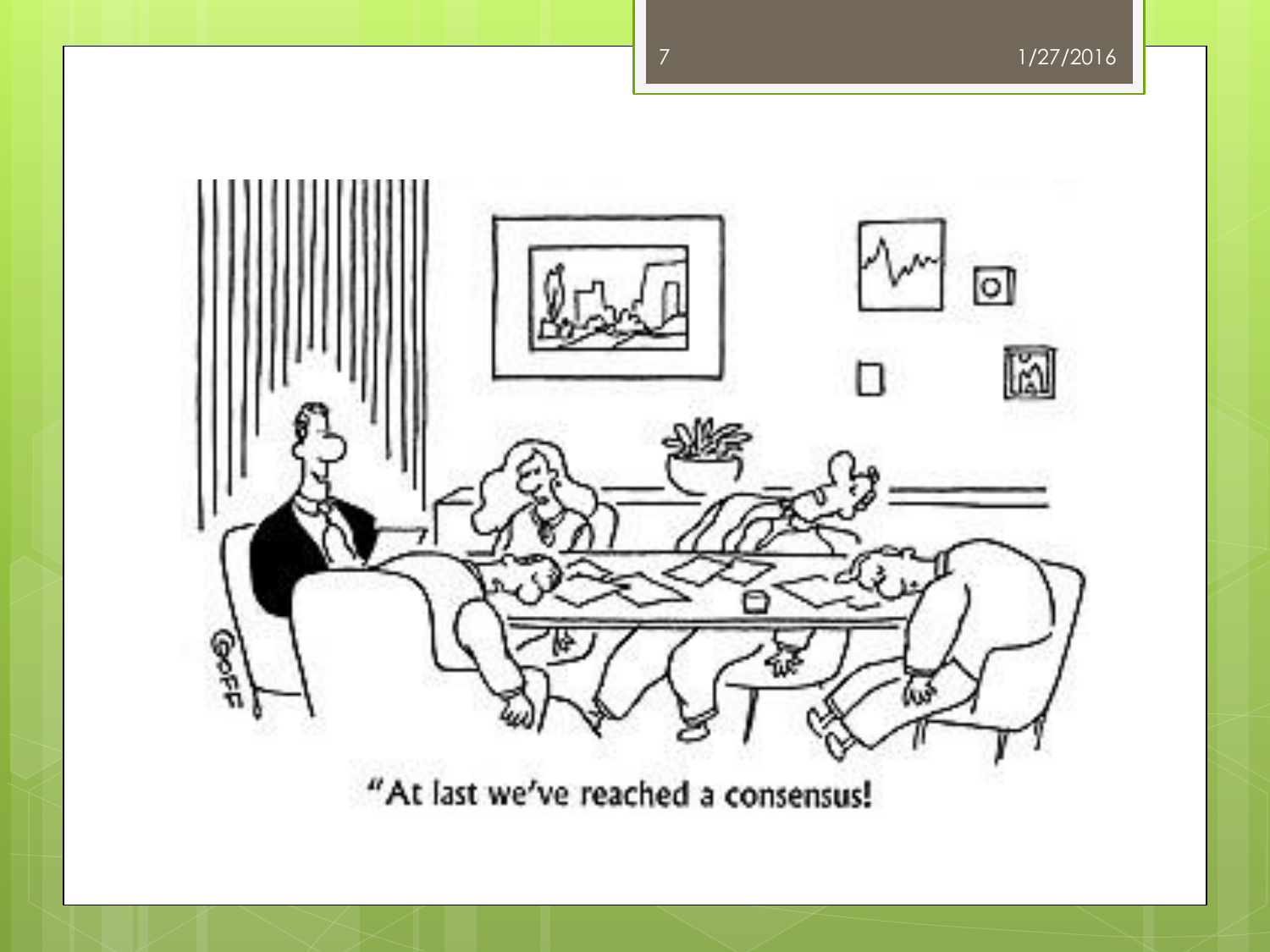# Group questions

- **o** Who is responsible for developing policy for your agency? For your team?
- **o** Share some areas you have existing policy guiding agency work (beyond IPV)
- **o** Share if you have any policies currently guiding IPV work.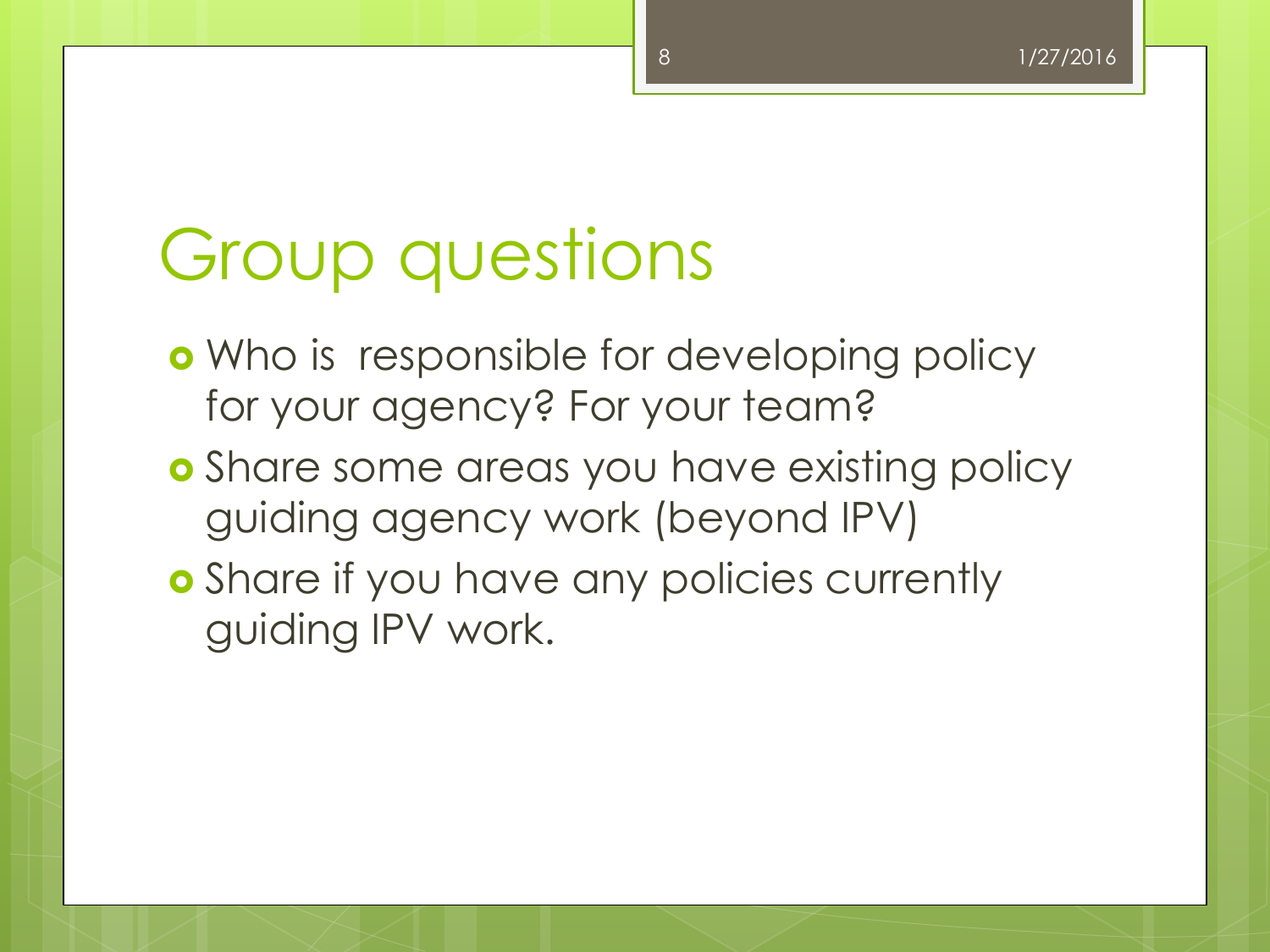# Poll

o Thinking about the IPV Policy question on the last slide, how do you know it is agency policy?

 A) It is in writing, and I can access it **B**) I've been told C) I've been **trained** D) All of the above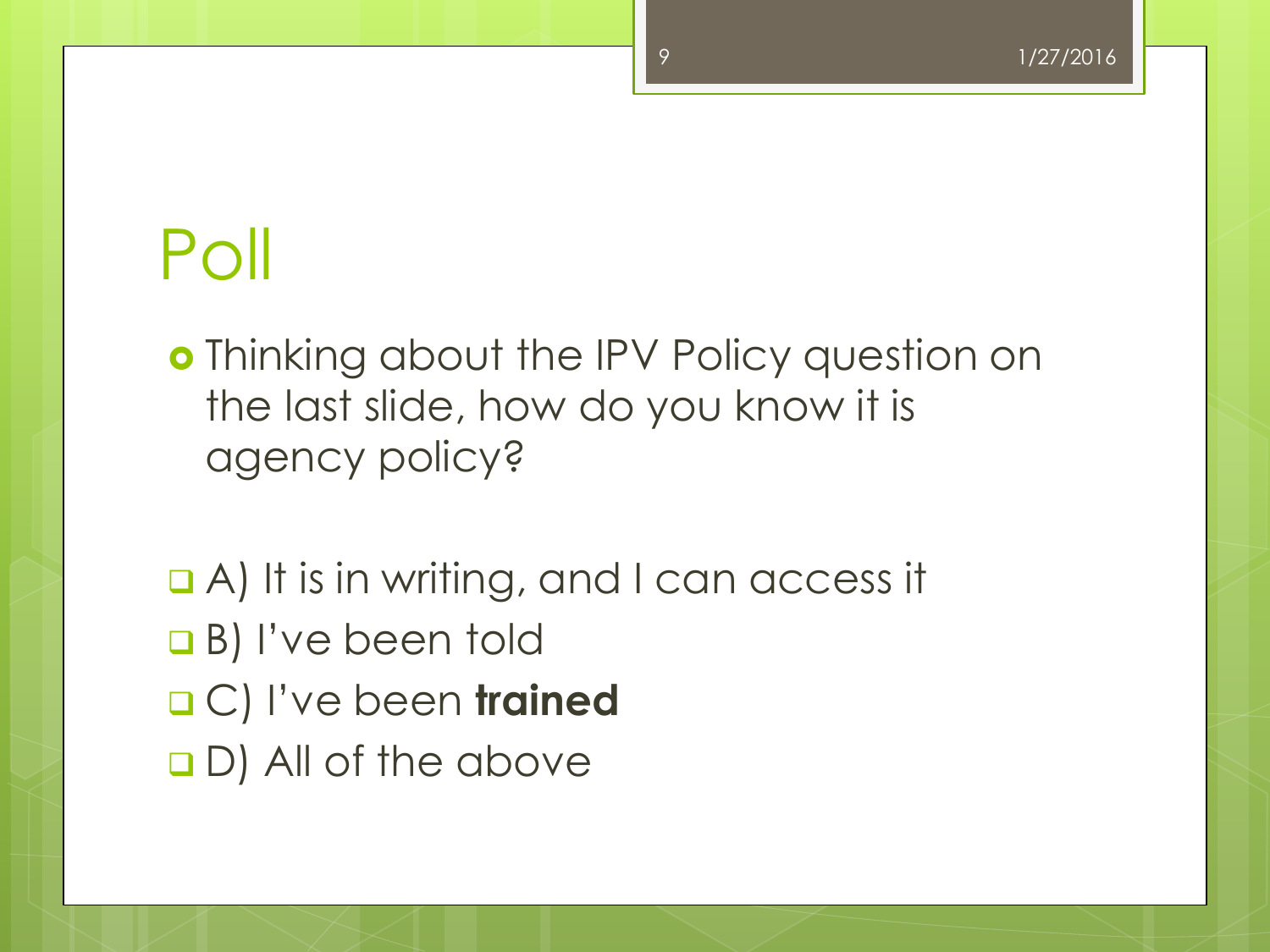## Areas for IPV Policy Development (Case practice)

### Screening

- •S&T Informed scripts
- •DV thresholds
- •Physical, Emotional, Neglect
- •Pathway Assignment
- •AP/Adult Subject

### Intake/ Assessment

- •Worker safety
- •DV screening, separate and safe interviews
- •Crisis /interim DV safety plans
- •Lethality Assessment of Batterers
- •Protective capacities, trauma-informed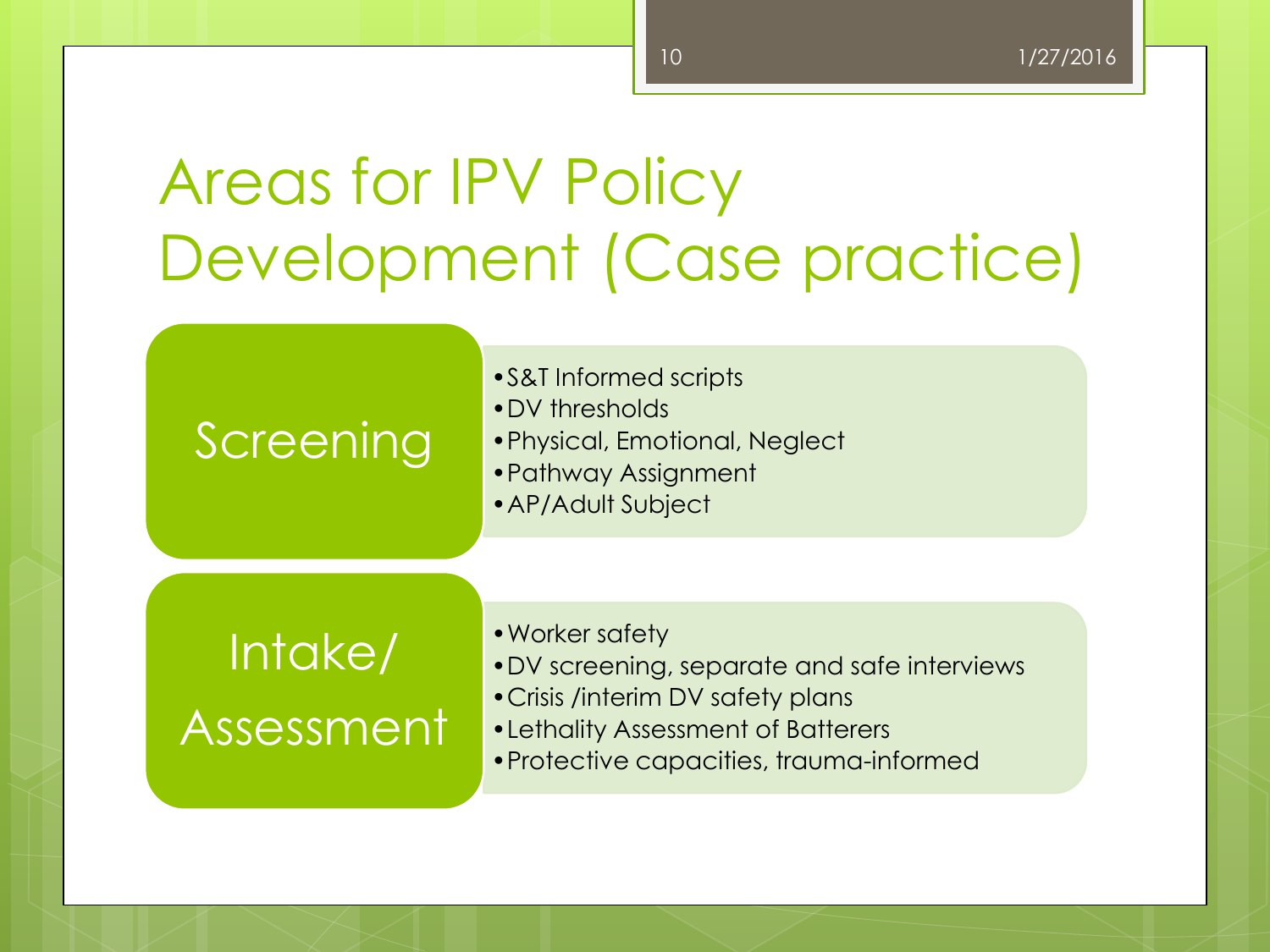## Areas for IPV Policy Development (Case Practice)

Case planning •Documentation

- •Safety-oriented services/referrals
- •Avoiding "failure to protect"
- •Survivor packets
- •Safe case closings

Building safety with external contacts

- •Advocates, co-located advocates
- •Attorneys
- •Law enforcement
- •Schools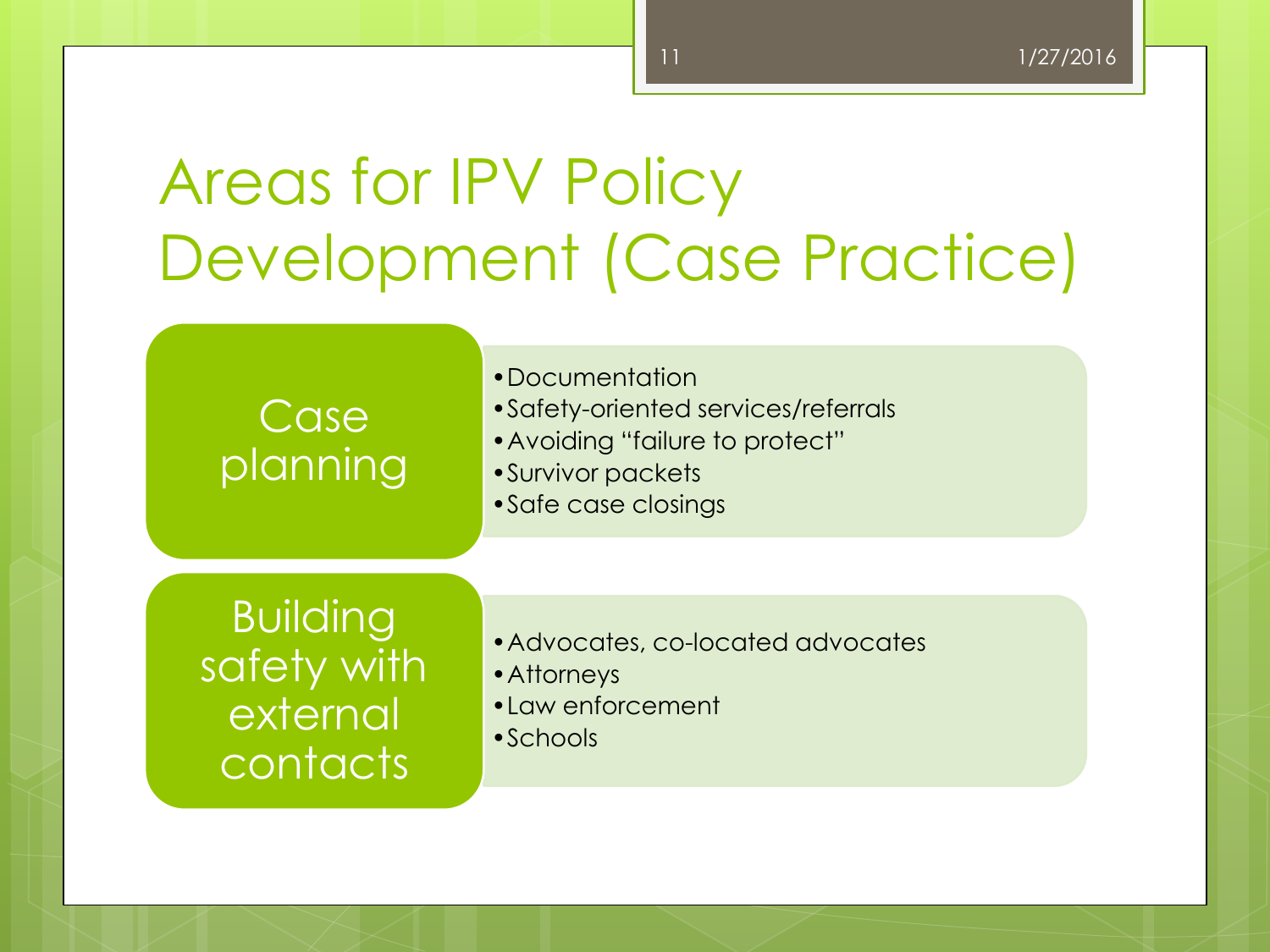## Areas for IPV Policy Development (Case Practice)

### **Court** involvement

• Filings

- Integrating Safe and Together principles
- Attending court/DR court
- DV-informed supervised visitation

### Removals/ **Placements**

- Kinship and foster placements screened for DV history and sensitivity
- Trauma-informed
- Safe removals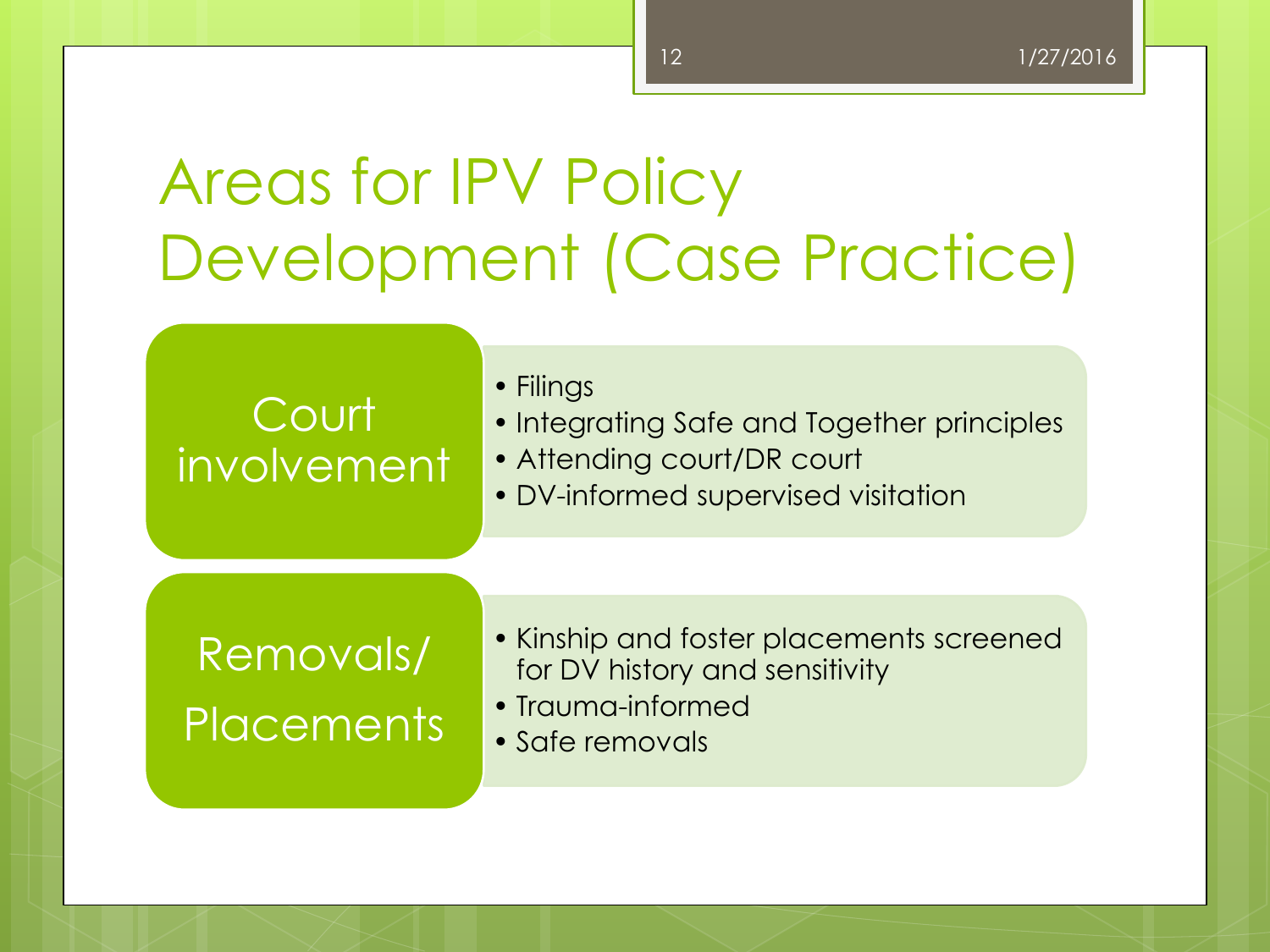## Areas for IPV Policy Development (Management)

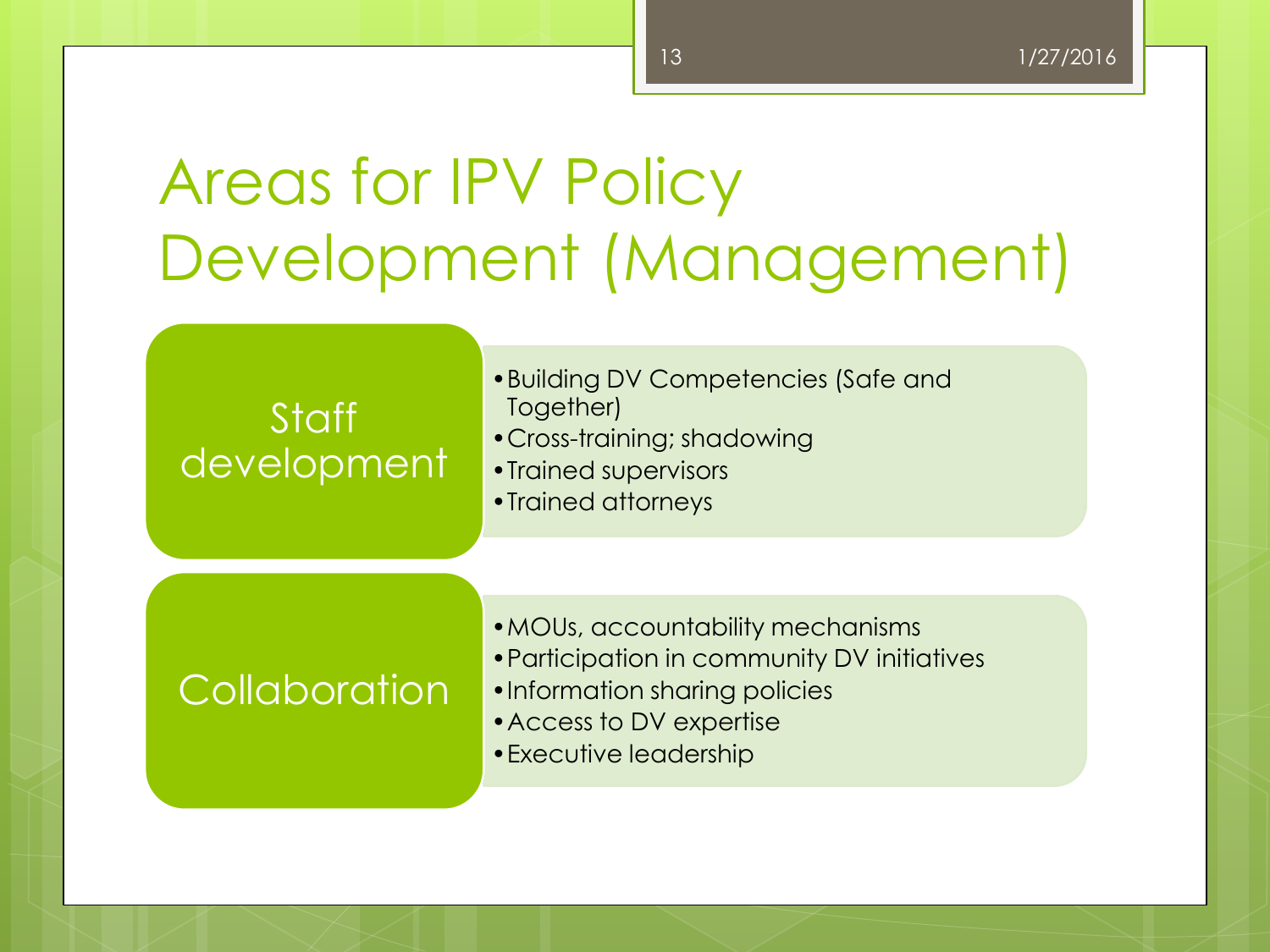## Areas for IPV Policy Development (Management)

#### **Infrastructure**

•Data collection

•QA

•DV-informed structures Family Team Meetings, MDT, Foster Parent Training, etc.

•Departments, teams

#### Resource **Development**

•Directory of local/regional services •Culturally Competent resources •Commitment to awareness and prevention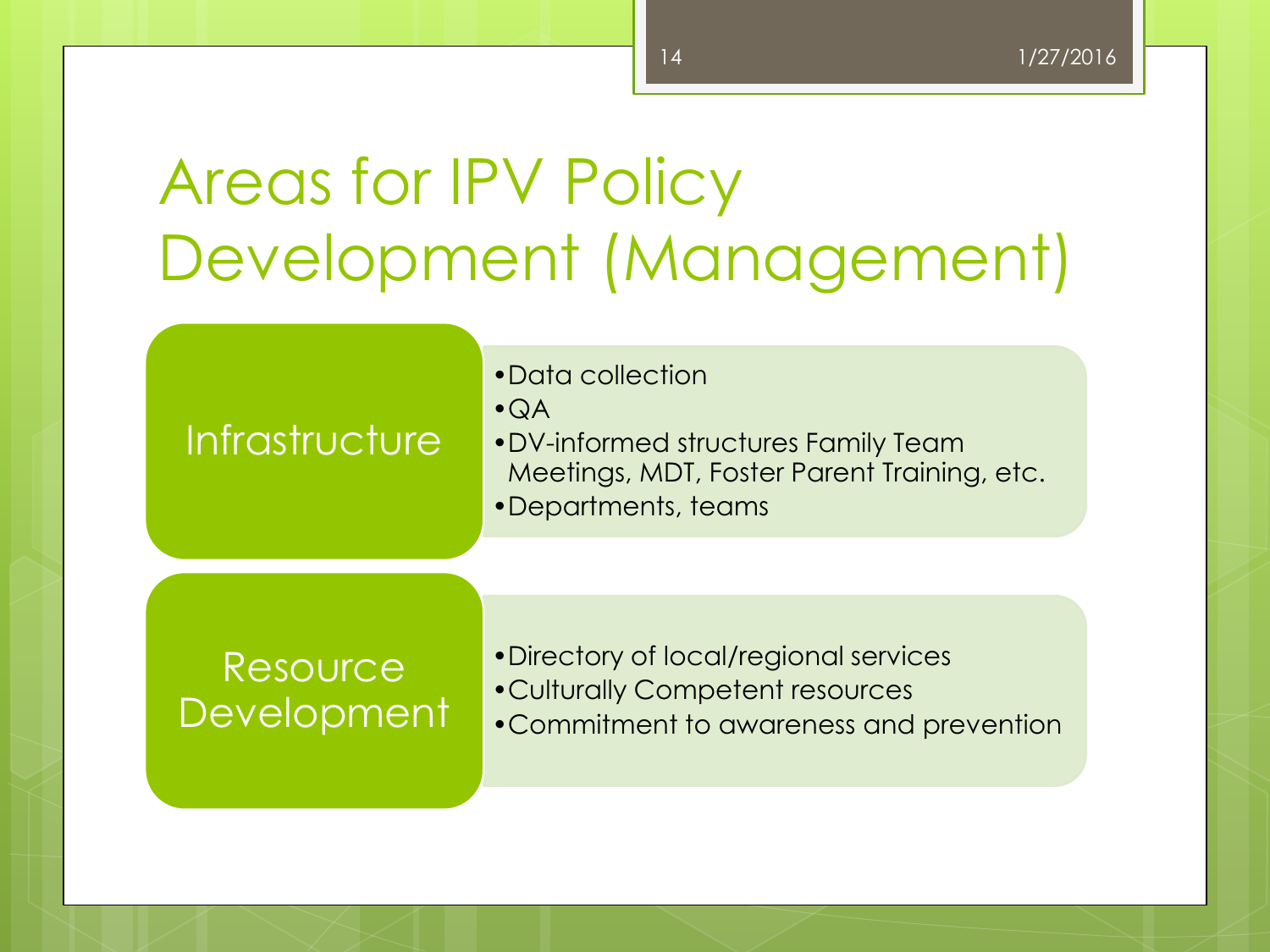## Examples and Models

- o The Impact of Batterers on Children, Ohio's Model Community Response Protocol, [http://ohiochildlaw.org/ohio-intimate-partner](http://ohiochildlaw.org/ohio-intimate-partner-violence-collaborative/)[violence-collaborative/](http://ohiochildlaw.org/ohio-intimate-partner-violence-collaborative/)
- o Hamilton Co JFS IPV Manual [https://drive.google.com/file/d/0BywhTZPoes](https://drive.google.com/file/d/0BywhTZPoes9TOUpRMzNPMlcyRzA/view?usp=sharing) [9TOUpRMzNPMlcyRzA/view?usp=sharing](https://drive.google.com/file/d/0BywhTZPoes9TOUpRMzNPMlcyRzA/view?usp=sharing)
- **o** Examples from other states and counties
- o Outline of suggested policy, [https://drive.google.com/file/d/0BywhTZPoes](https://drive.google.com/file/d/0BywhTZPoes9TUEZqYUFydTY2U2M/view?usp=sharing) [9TUEZqYUFydTY2U2M/view?usp=sharing](https://drive.google.com/file/d/0BywhTZPoes9TUEZqYUFydTY2U2M/view?usp=sharing)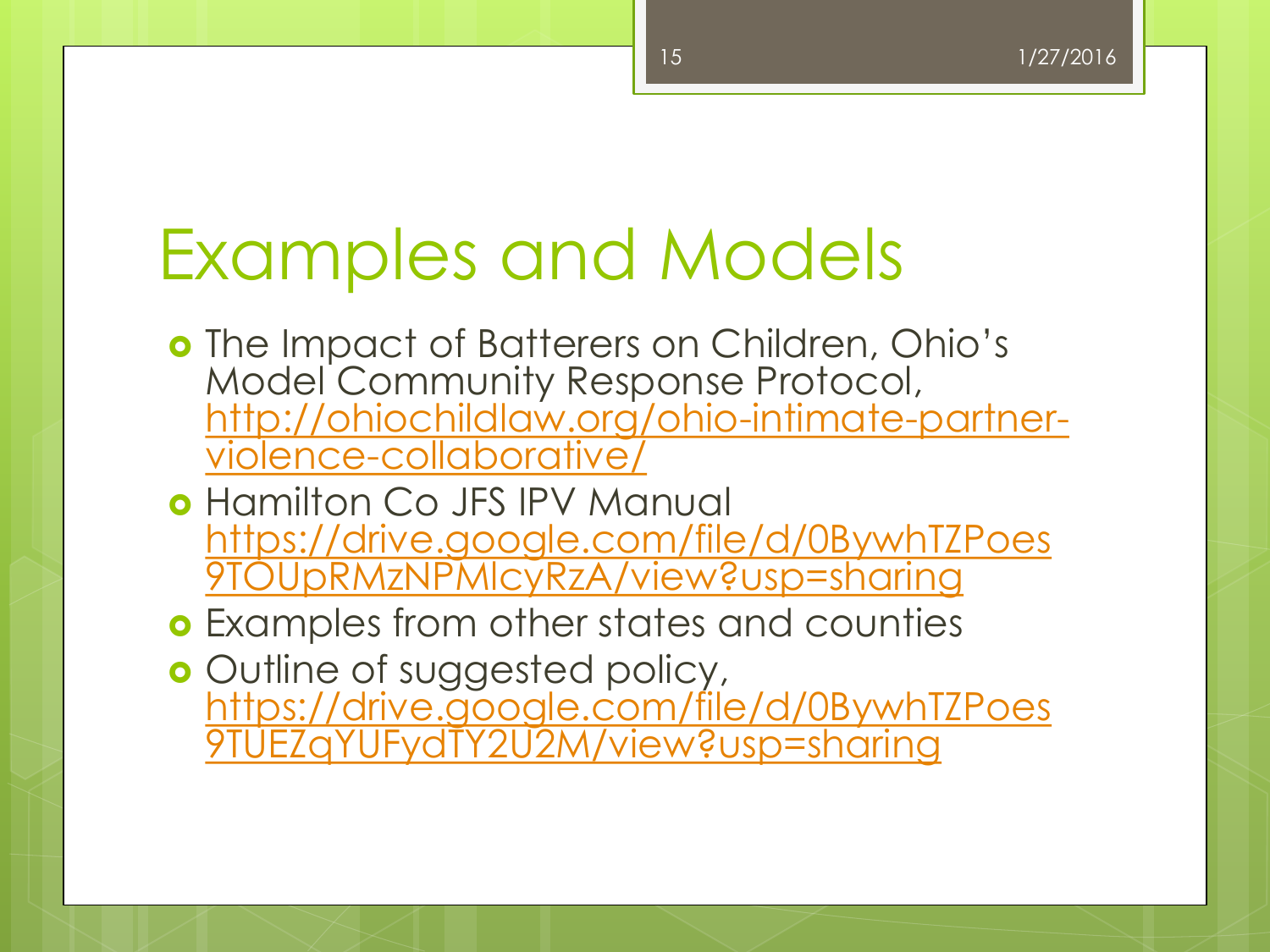### Examples and Models from Safe and Together™

- Safe and Together<sup>™</sup> policy blog [http://endingviolence.com/2016/01/towa](http://endingviolence.com/2016/01/toward-domestic-violence-informed-child-welfare-agency-policy/) [rd-domestic-violence-informed-child](http://endingviolence.com/2016/01/toward-domestic-violence-informed-child-welfare-agency-policy/)[welfare-agency-policy/](http://endingviolence.com/2016/01/toward-domestic-violence-informed-child-welfare-agency-policy/)
- o Safe and Together<sup>™</sup> Principles and Critical Components
- **o** Safe and Together™ Suite of Tools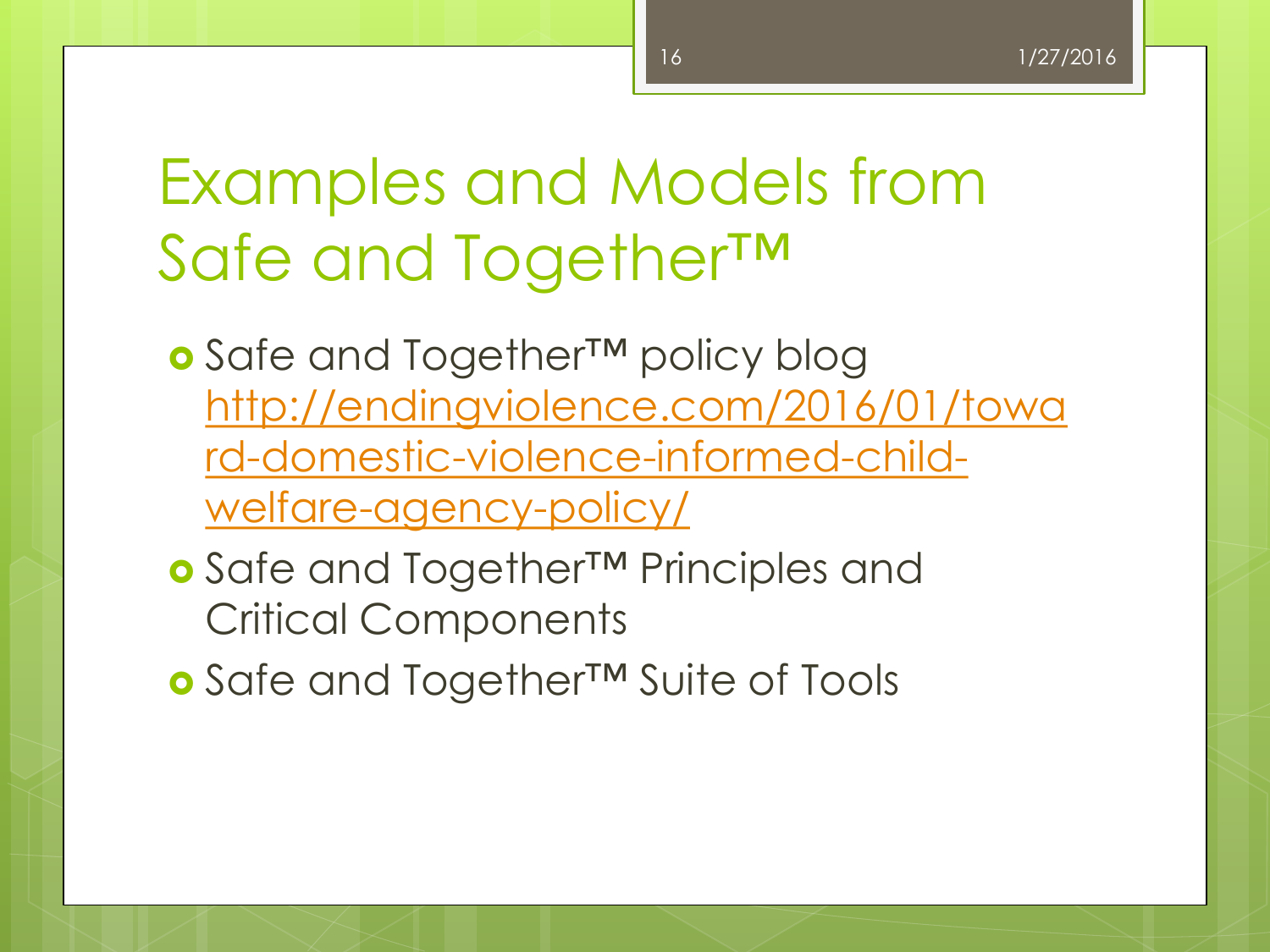### Examples and Models from Safe and Together™

- Safe and Together™ Suite of Tools
	- Case Plng w/Batterers, Day 2
	- Developmental Needs of Children, Day 3
	- **o** Mapping Perp Patterns, Day 3
	- **o** Mapping Surv Protective Capacities, Day 4
	- **o** Common Thinking Errors in DV, Sup Day
	- **o** Investigation Relationship Interview Protocol, Adv Day on Perp and Children
	- Examples of DV Survivors' Safety Planning and Strengths, Enhanced Advocacy Day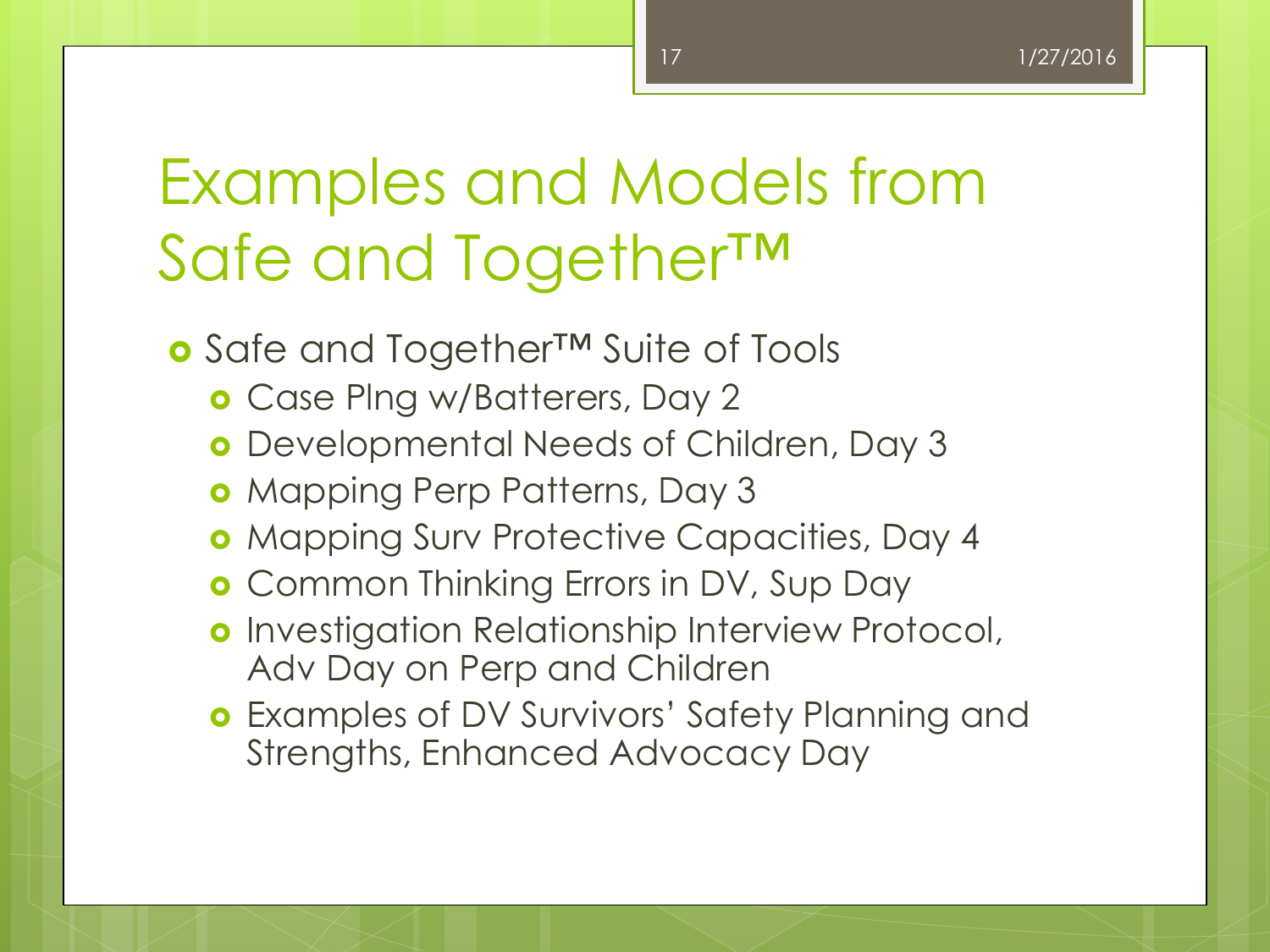# Planning for policy success

- **o** Consider full range of options, formal to informal
- o Think strategically
	- Get buy-in, use buy-in
	- **o** Timing
	- **o** Resources/capacity
	- **o** Priorities
- Find a framework for content
- Form follows function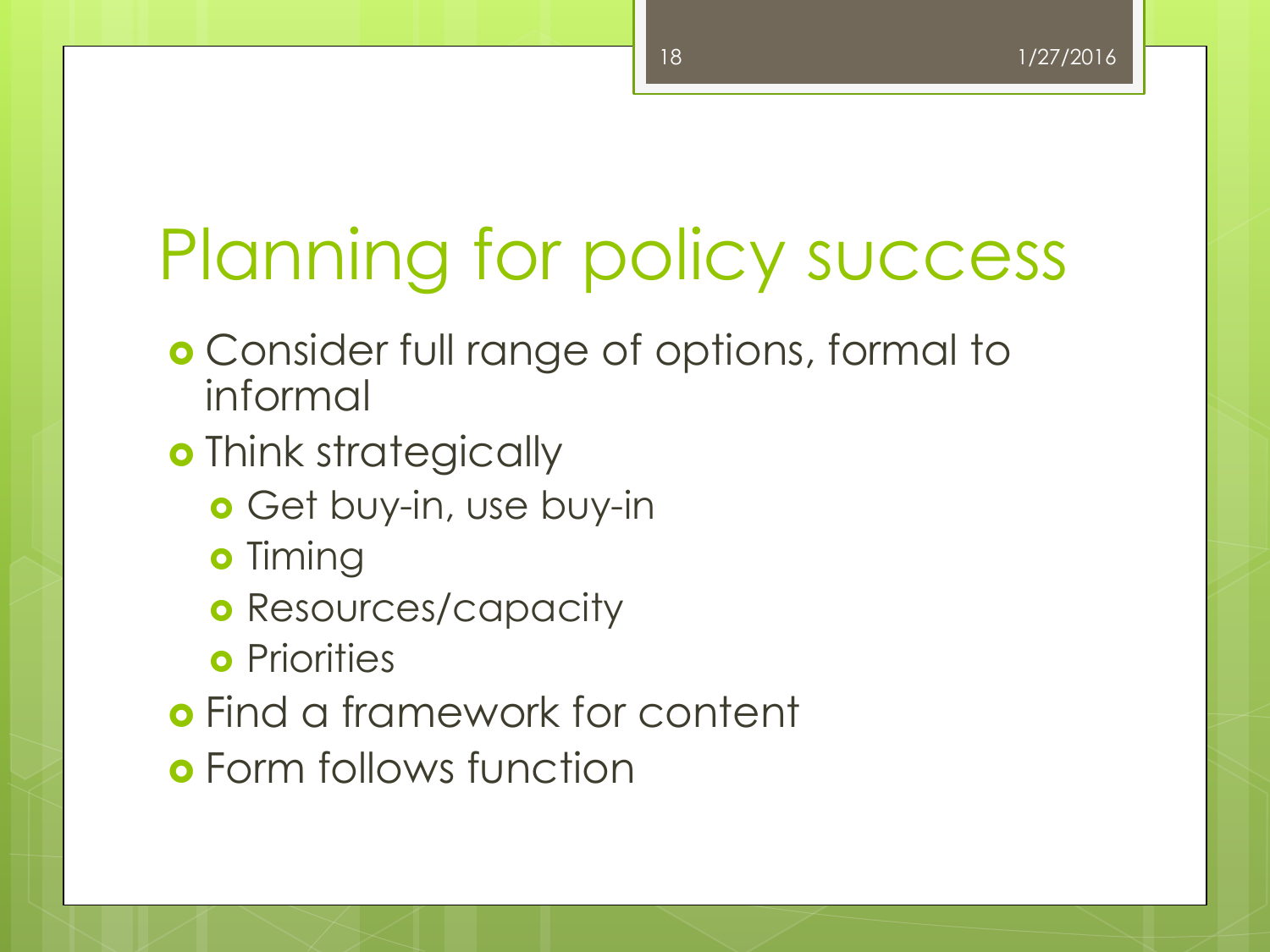# Planning for policy success

Utilize technical assistance and TA days

- **o** Best practices, resources
- o Language
- **o** Referrals to expertise
- **o** Get feedback
	- **o** Workers
	- o Legal
	- **o** Community partners
- Monitor and revise as needed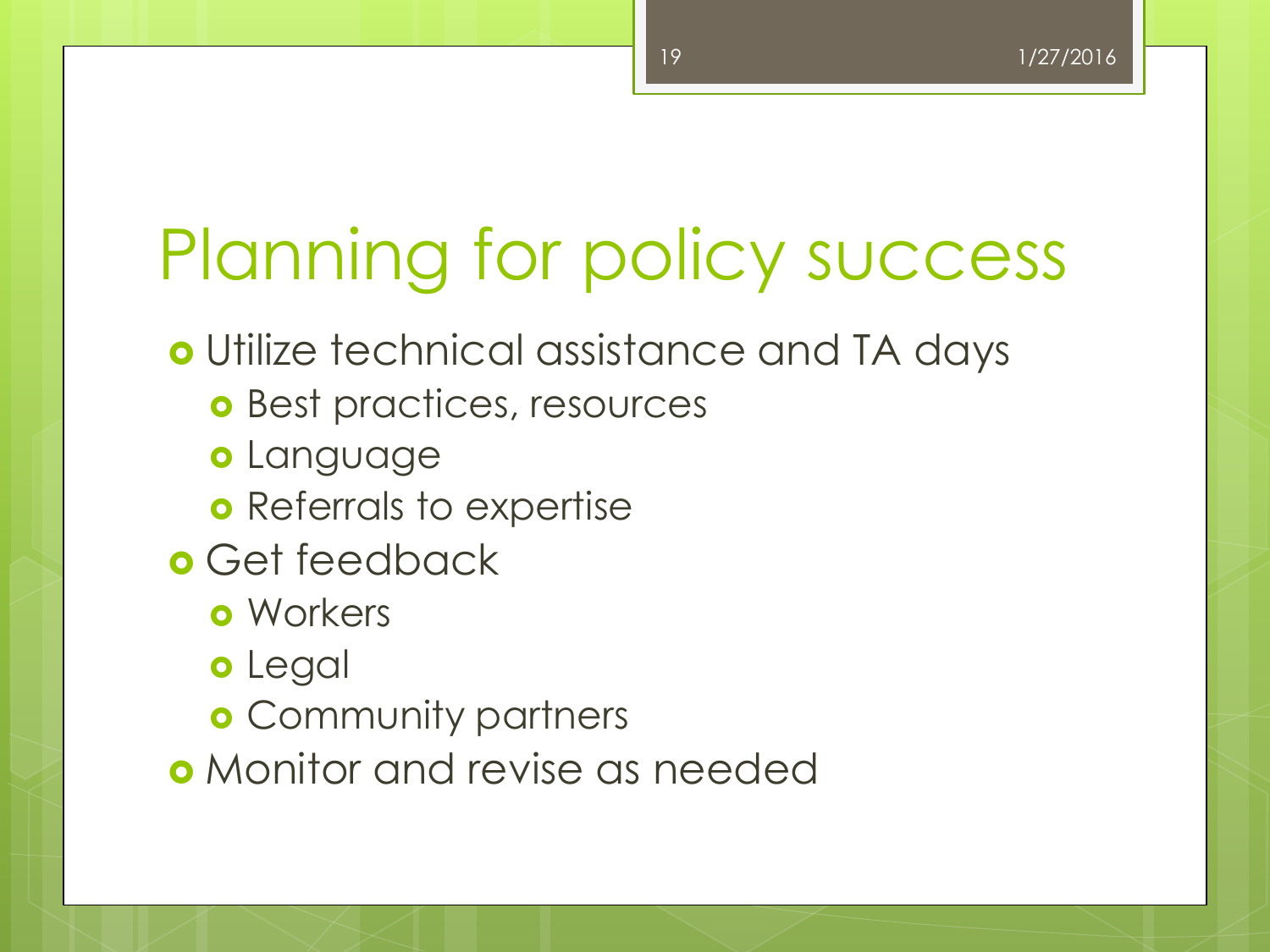#### **POLICY MAKING PROCESS**



http://www.slideshare.net/shahidimrank/policy-making-process-55162806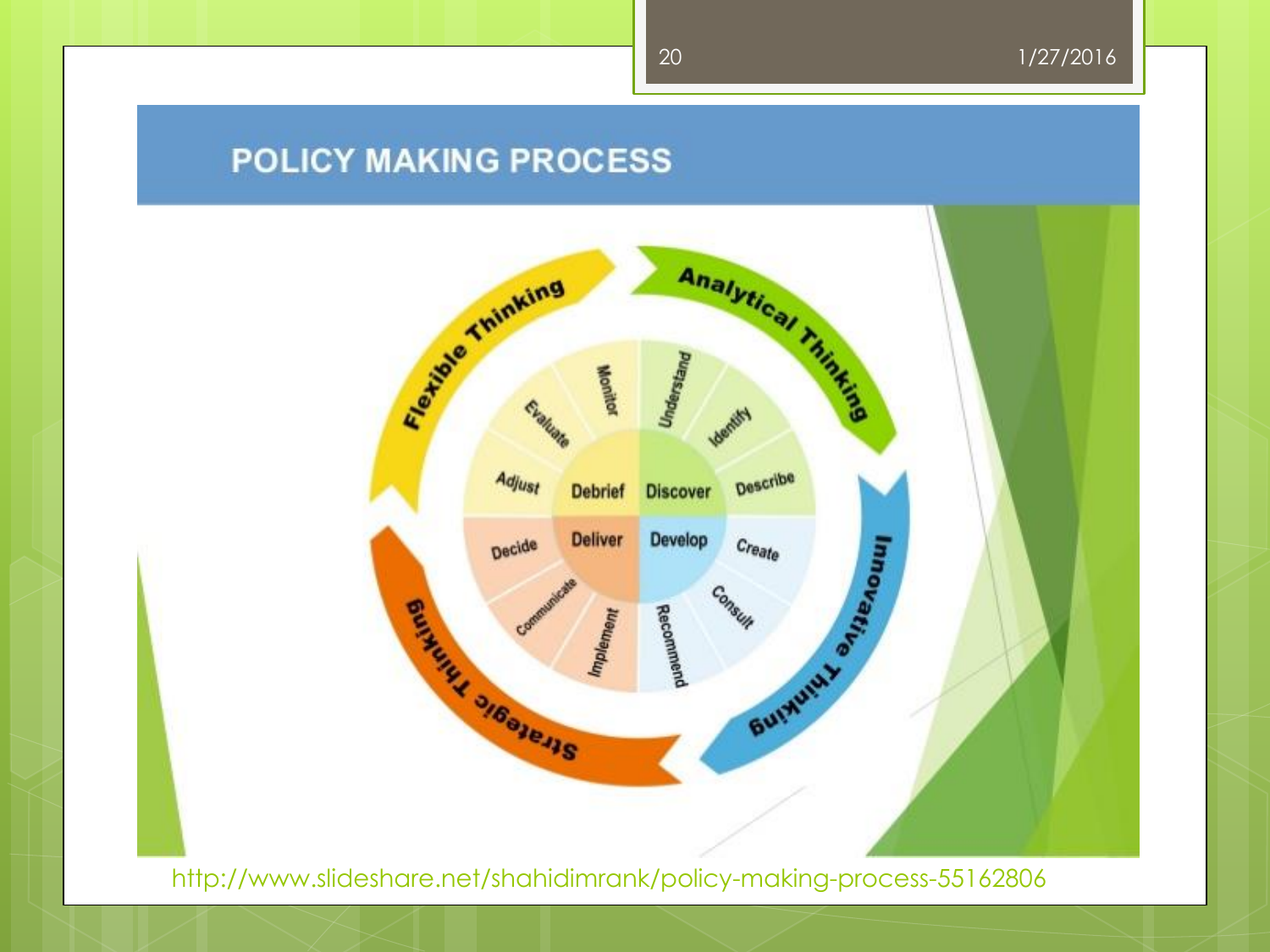#### **MAKING DECISIONS**

**Consensus** – working through views until agreement among all

**Informed** – analyze options through respectful discussion

**Majority**  $-$  voting by those who have authority to vote

Imposed - decision by one with authority



http://www.slideshare.net/shahidimrank/policy-making-process-55162806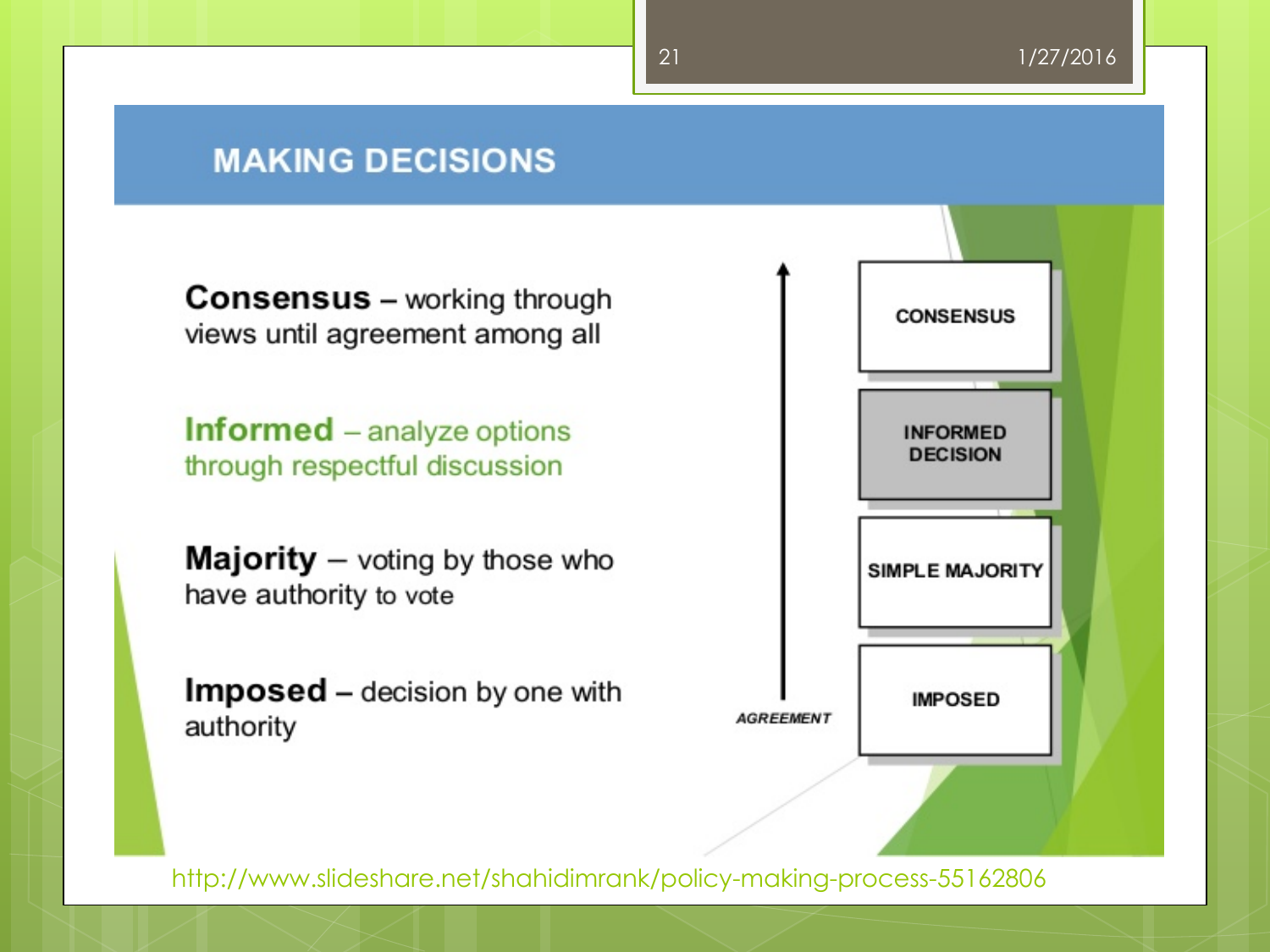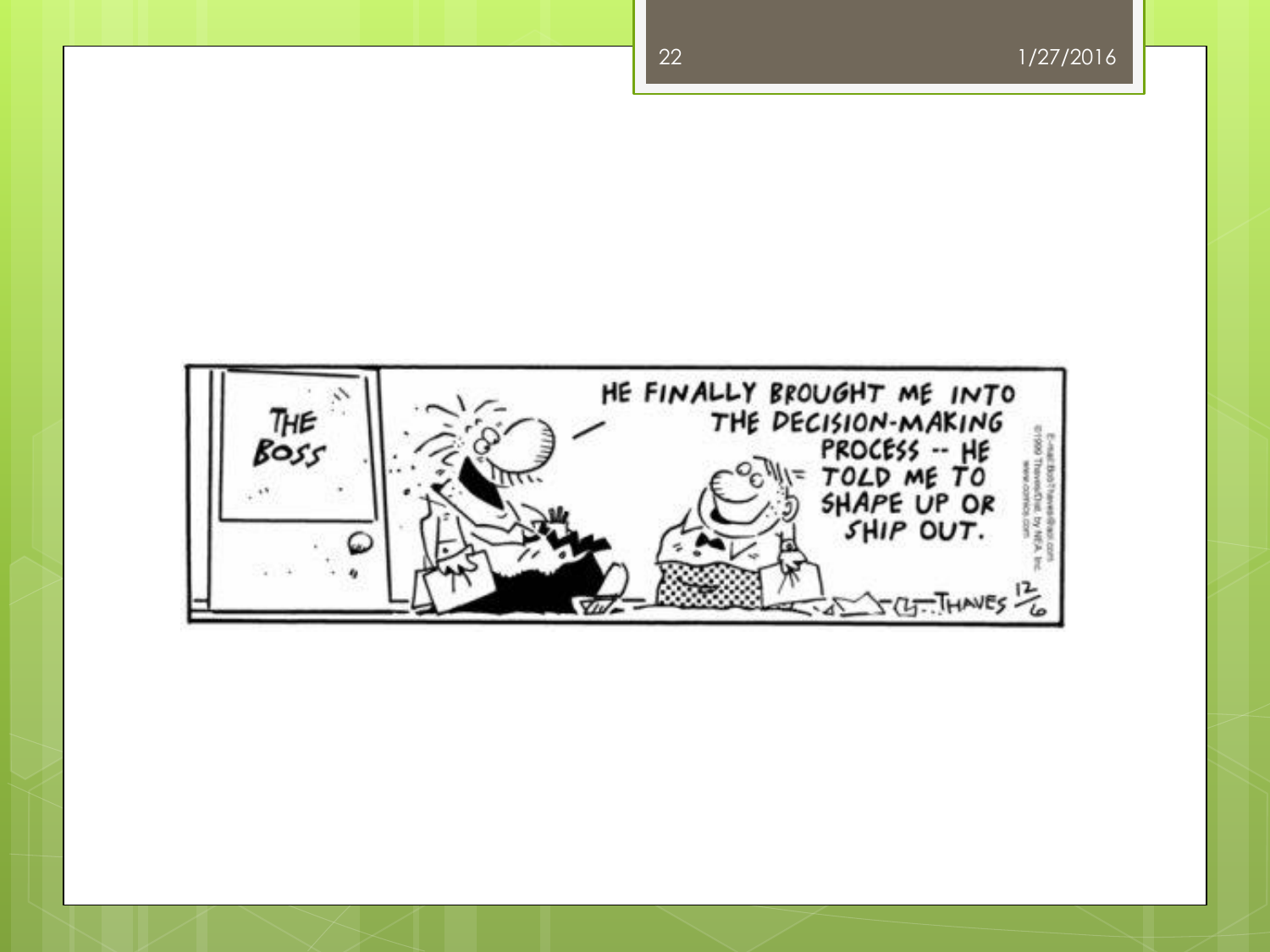### Presenting the Policy

#### **POLICY FORMAT**

| Municipal Logo           | <b>Type of Policy</b>                                                                                    | Policy#                |
|--------------------------|----------------------------------------------------------------------------------------------------------|------------------------|
|                          |                                                                                                          | Approved by:           |
|                          |                                                                                                          | <b>Effective date:</b> |
|                          |                                                                                                          | Department:            |
|                          | <b>Policy Title</b>                                                                                      |                        |
| <b>Purpose of Policy</b> | .Describes the issue the policy is meant to address<br>.Describes the desired policy result and outcomes |                        |
| <b>Definitions</b>       | .Defines terms included in the policy<br>. Provides clarity & consistent understanding                   |                        |
| <b>Policy Statement</b>  | •Reflects relevance to organization's broad vision<br>.Cites relevant laws, regulations or codes         |                        |
| <b>Policy Content</b>    | •Conditions, principles and applications<br>.Who will administer the policy                              |                        |
| <b>Related Documents</b> | •Linked or superseding policies<br>.Reference to implementation procedures                               |                        |
| <b>Appendices</b>        | .Related information leading to the policy<br>.Related information for implementing the policy           |                        |
| Approval                 | Date: Date of resolution by Council                                                                      |                        |

http://www.slideshare.net/shahidimrank/policy-making-process-55162806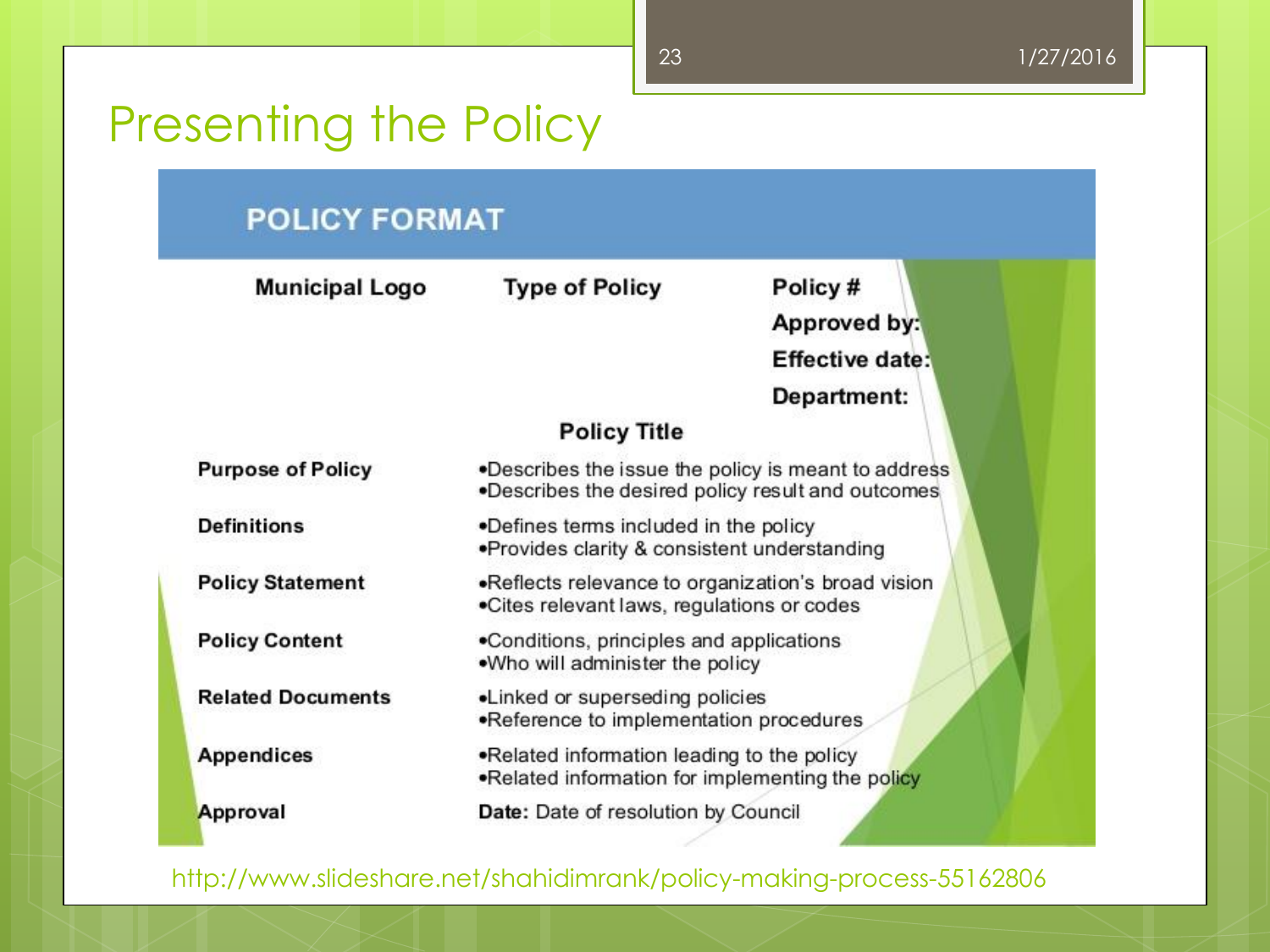# Facilitating organizational change

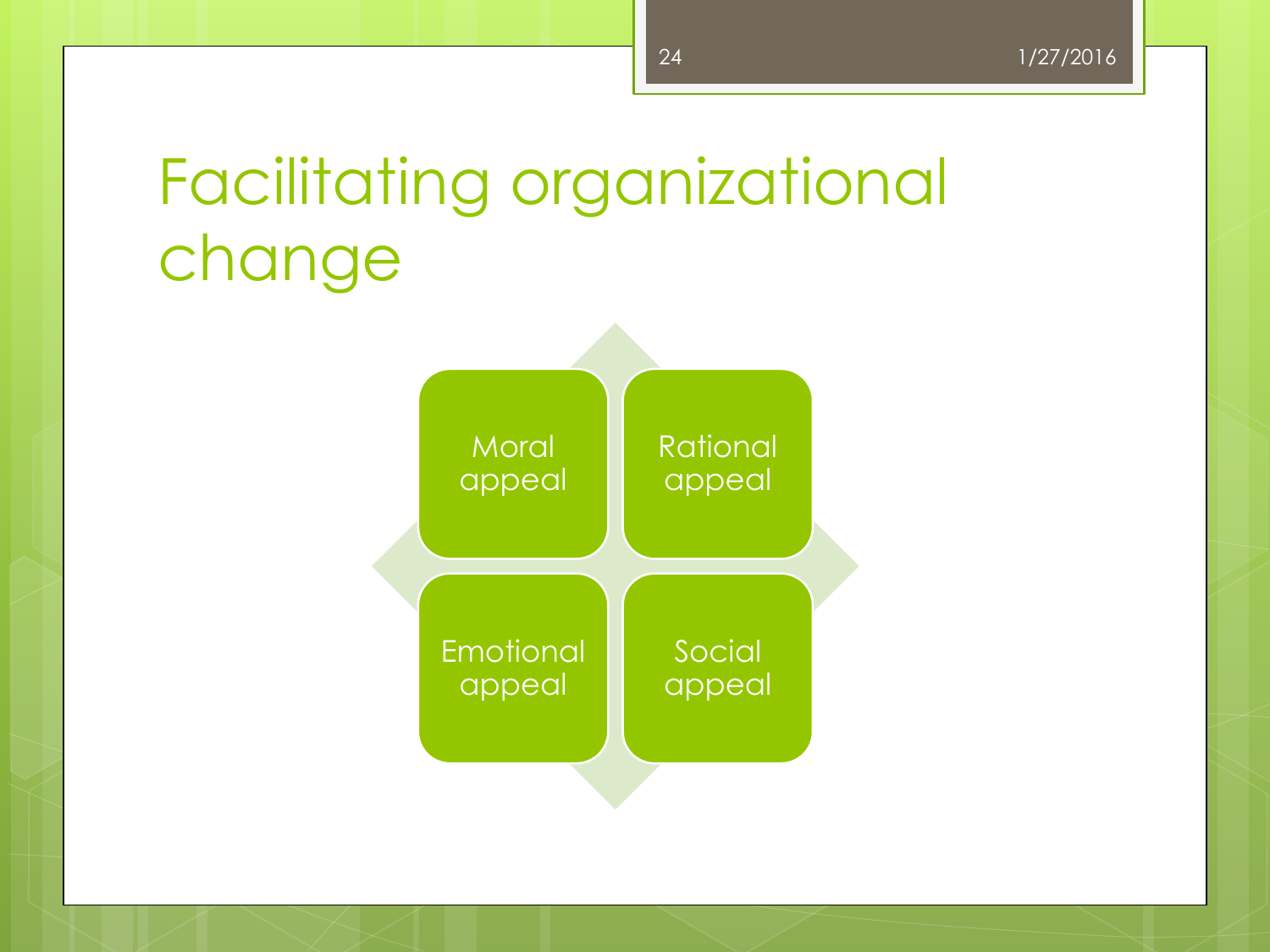# Facilitating organizational change

- **•** Believe that the proposed behavior will reduce risk to children or prevent the recurrence, (emotional appeal, moral appeal)
- **o** Believe that the advantages of performing the behavior (benefits) outweigh the disadvantages (costs), (rational appeal)
- o Intend to perform the behavior
- **o** Believe that he/she is likely to encounter cases and there are consequences for non-compliance, (rational appeal)
- **o** Possess the skills to perform the behavior,
- **o** Believe that he/she can perform the behavior (self-efficacy),
- **o** Believe that the performance of the behavior is consistent with his/her self-image,
- **o** Perceive greater professional pressure to perform the behavior than not to perform it (social appeal),
- **o** Experience fewer barriers to perform a behavior than not to perform it. (rational appeal)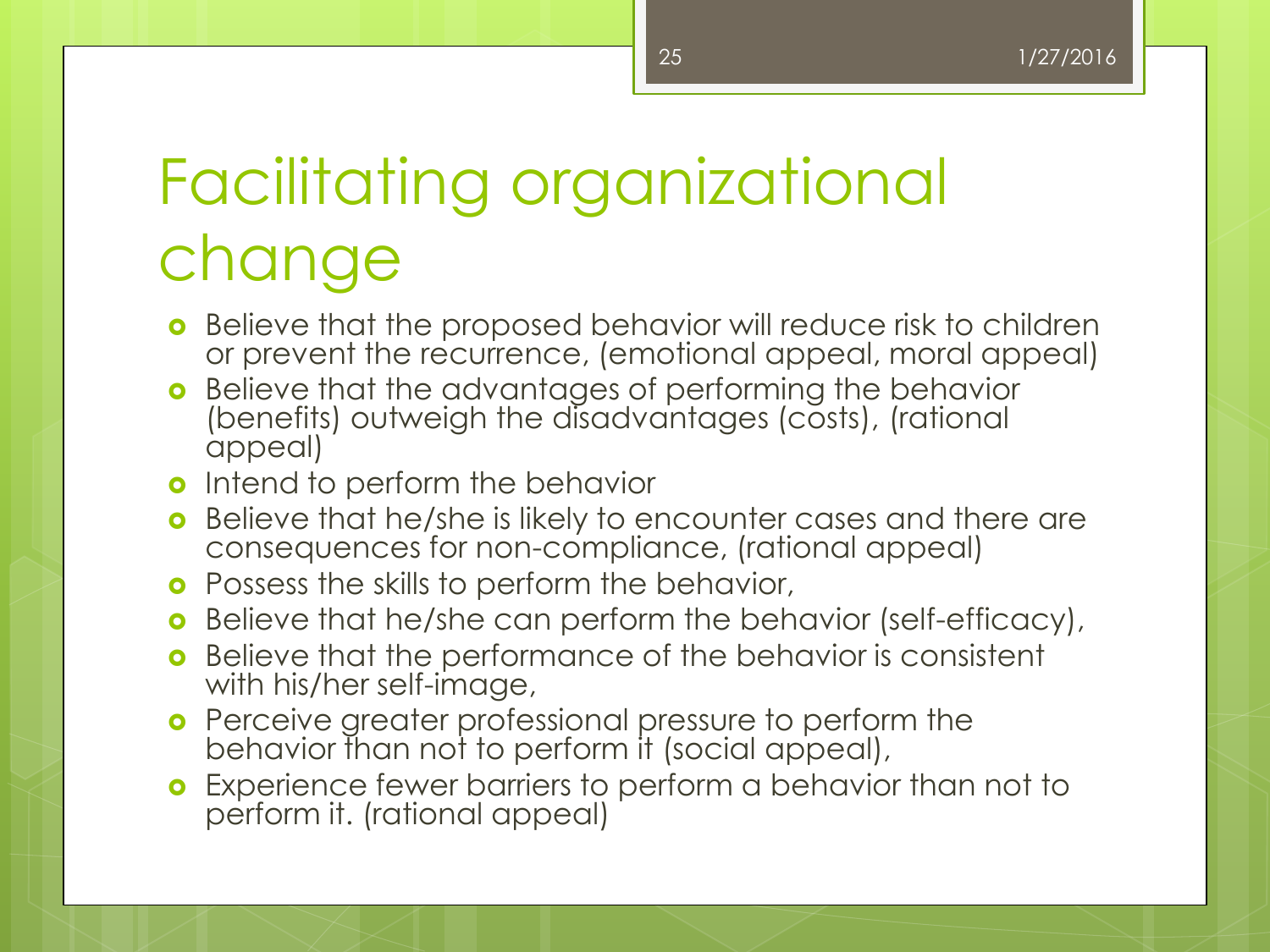## Facilitating organizational change The Kübler-Ross change curve

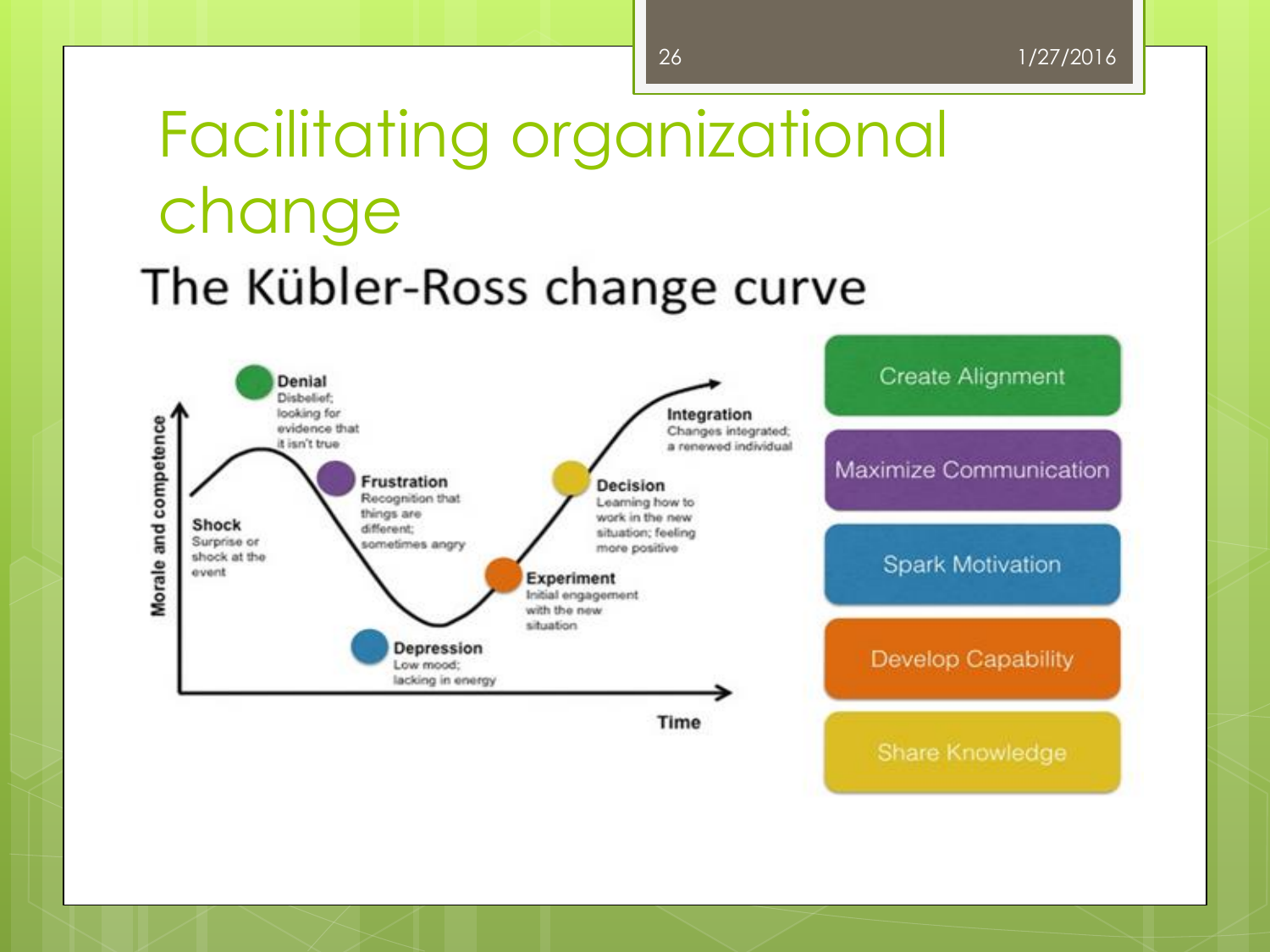# Questions, Answers, Suggestions from group